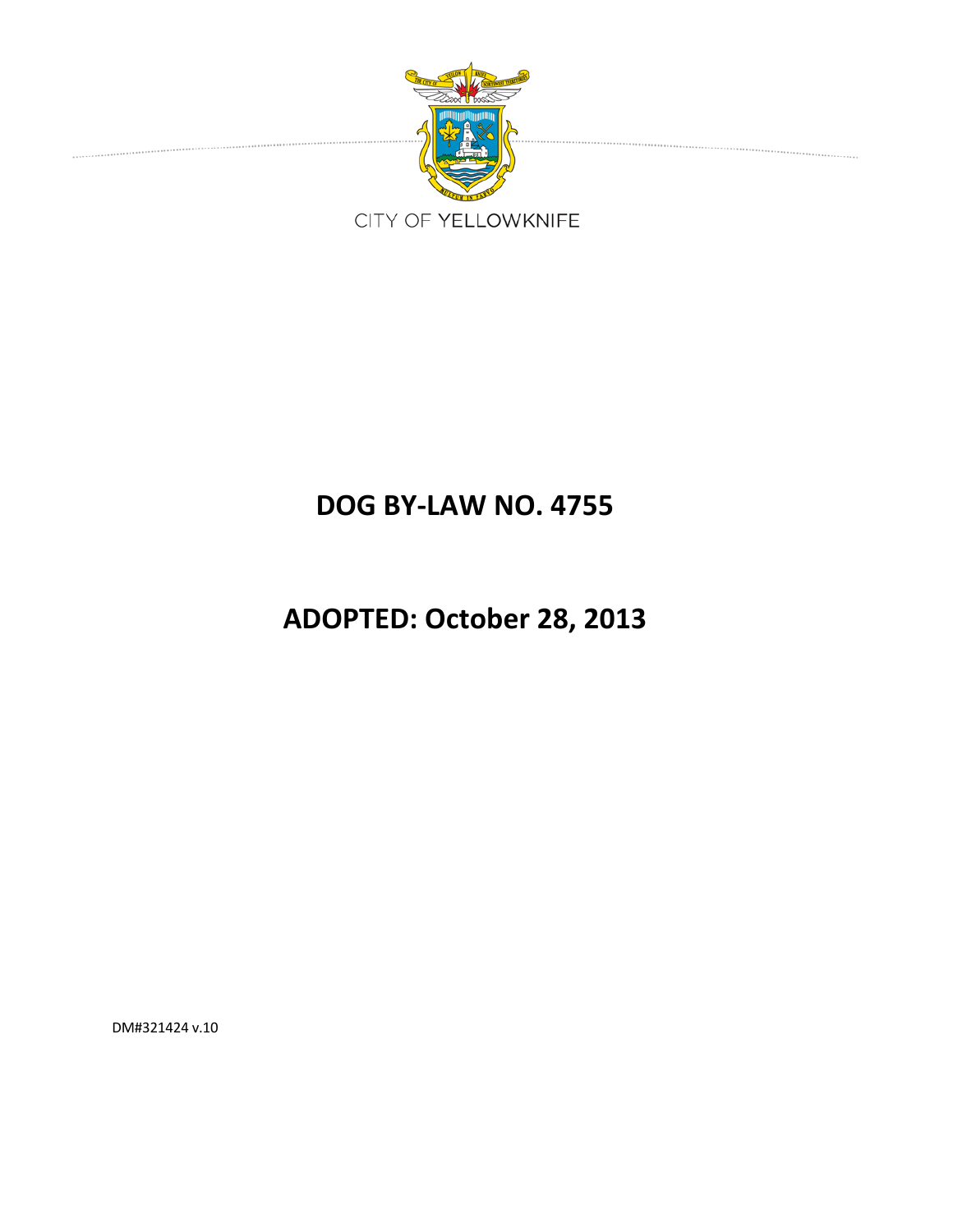

## **BY-LAW NO. 4755**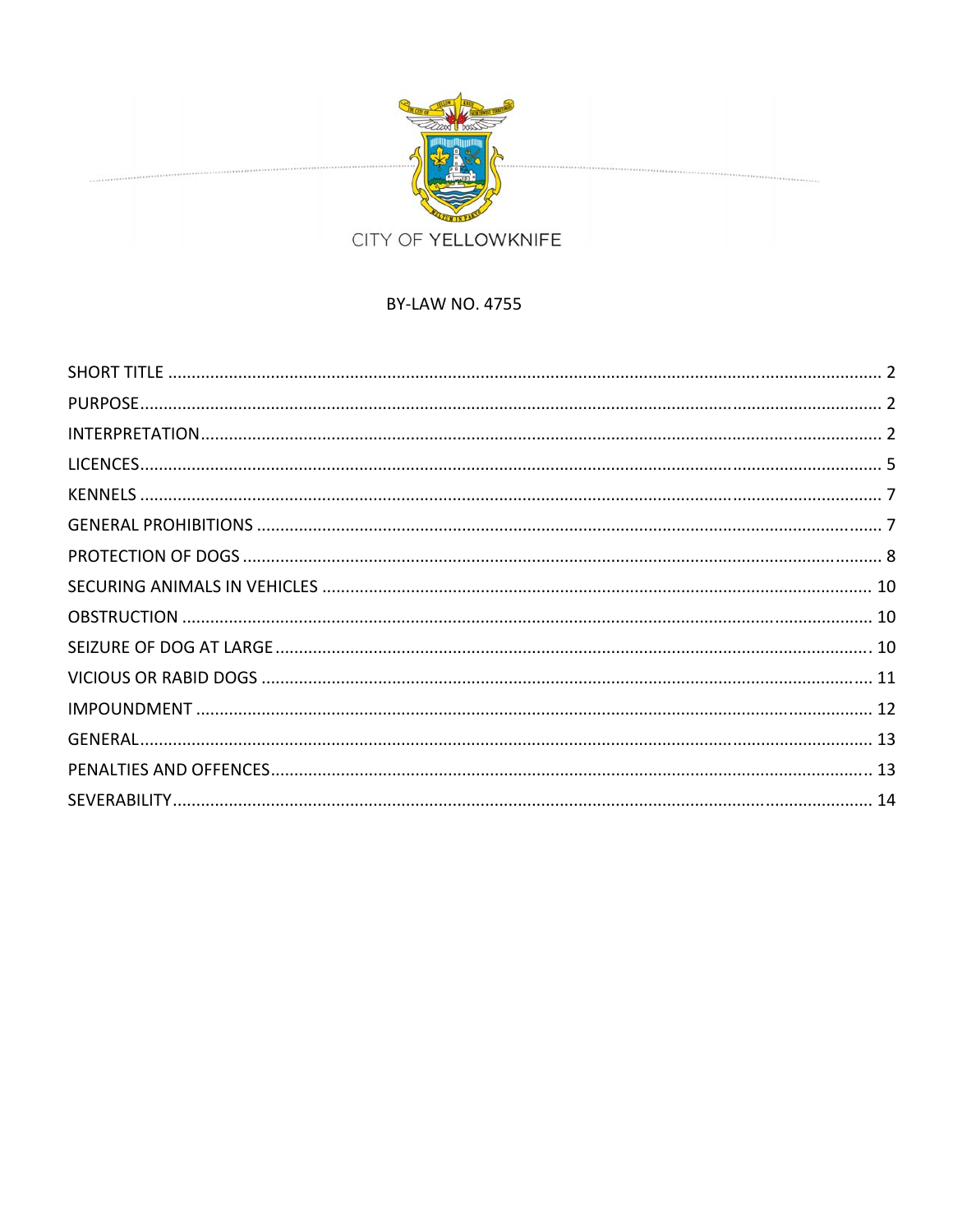

**BD 23**

## **BY‐LAW NO. 4755**

A BY‐LAW of the Municipal Corporation of the City of Yellowknife in the Northwest Territories, for the control, licensing and prevention of cruelty to dogs.

PURSUANT TO Sections 70(1)(i) and 72 of the *Cities, Towns and Villages Act*, S.N.W.T., 2003, c. 22, and the provisions of the *Dog Act*, R.S.N.W.T., 1988, c. D‐7.

WHEREAS the Council of the Municipal Corporation of the City of Yellowknife deems it desirable to provide for the regulation, control, licensing and prevention of cruelty to dogs.

NOW, THEREFORE, THE COUNCIL OF THE MUNICIPAL CORPORATION OF THE CITY OF YELLOWKNIFE, in regular session duly assembled, hereby enacts as follows:

#### **SHORT TITLE**

1. This By‐law may be cited as the "Dog By‐law"

#### **PURPOSE**

2. The purpose of this By-law is the licensing, control and protection of dogs within the City.

#### **INTERPRETATION**

3. In this By‐law, unless the context otherwise requires:

"Abandoned Dog" means a dog that is:

- a) Left for more than 24 hours without adequate food, water or shelter;
- b) Left for five days or more after the expected retrieval time from a veterinarian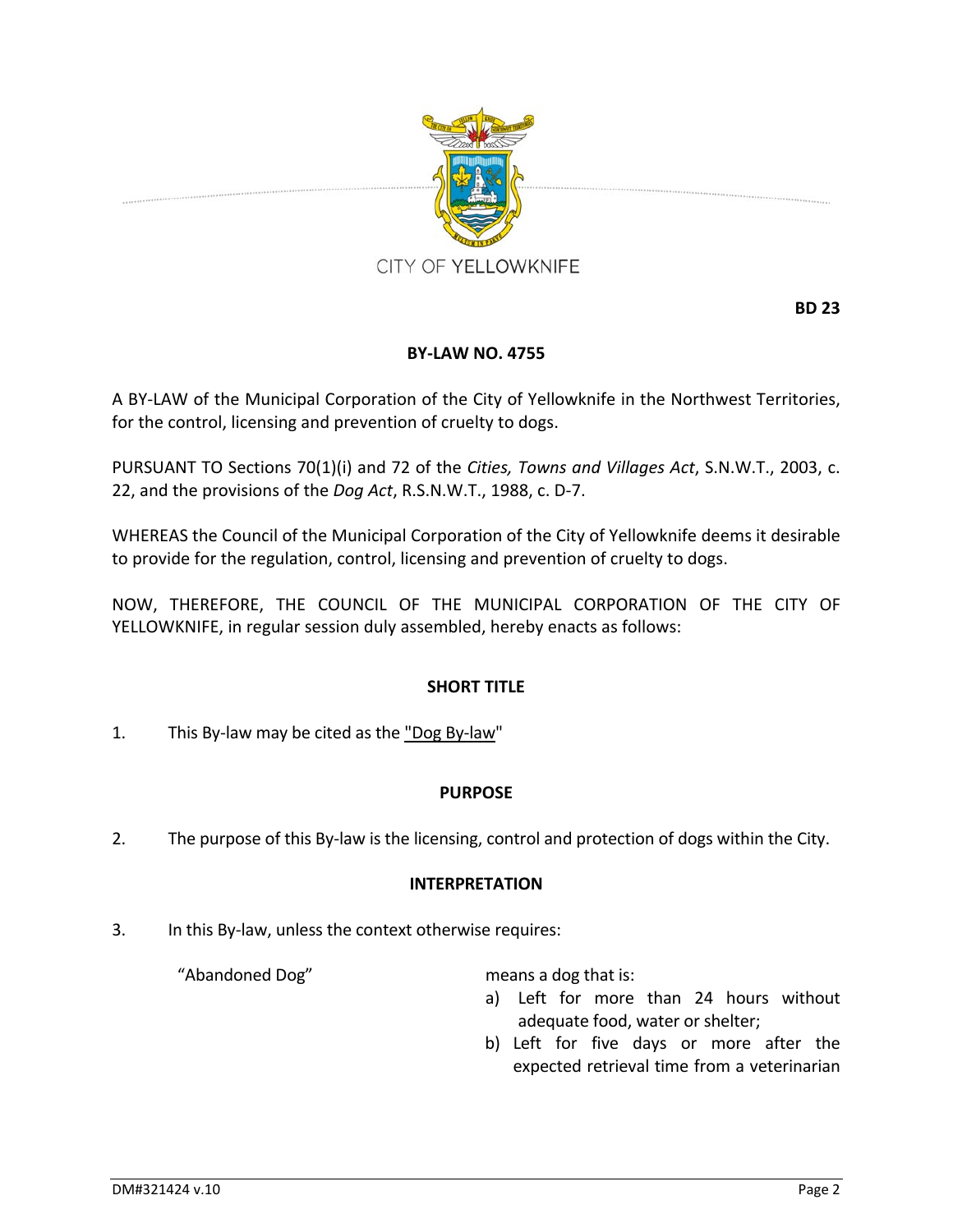|                   | or from a person who boards or cares for<br>the dog for money or other consideration;                                                                                               |  |  |
|-------------------|-------------------------------------------------------------------------------------------------------------------------------------------------------------------------------------|--|--|
|                   | c) Found on premises in respect of which a<br>tenancy agreement has been terminated;<br>or                                                                                          |  |  |
|                   | d) Left for five days or more at the City Dog<br>Pound after the dog has been impounded.                                                                                            |  |  |
| "At Large"        | means where a Dog is at any place other than the<br>property of the Owner or Permitted Property and is<br>not under the immediate control of a competent and<br>responsible person; |  |  |
| "City"            | means the Municipal Corporation of the City of<br>Yellowknife;                                                                                                                      |  |  |
| "City Dog Pound"  | means the place which the City has entered into a<br>contract for the purpose of confinement for dogs;                                                                              |  |  |
| "Council"         | means the Council of the City;                                                                                                                                                      |  |  |
|                   | means a male or female dog and includes an animal<br>that is a cross between a wolf and a dog;                                                                                      |  |  |
| "Dog"             |                                                                                                                                                                                     |  |  |
| "In Distress"     | means a dog that is:                                                                                                                                                                |  |  |
|                   | deprived of adequate shelter, ventilation,<br>a)<br>space, food, water, reasonable veterinary<br>care or reasonable protection from injurious<br>heat or cold;                      |  |  |
|                   | injured, sick, in pain or suffering; or<br>b)                                                                                                                                       |  |  |
|                   | abused or subjected to undue hardship,<br>c)<br>privation or neglect;                                                                                                               |  |  |
| "Kennel"          | means an establishment for the breeding, boarding,<br>raising and training and/or grooming of dogs for<br>compensation;                                                             |  |  |
| "Kennel Operator" | means a person who owns or operates a kennel;                                                                                                                                       |  |  |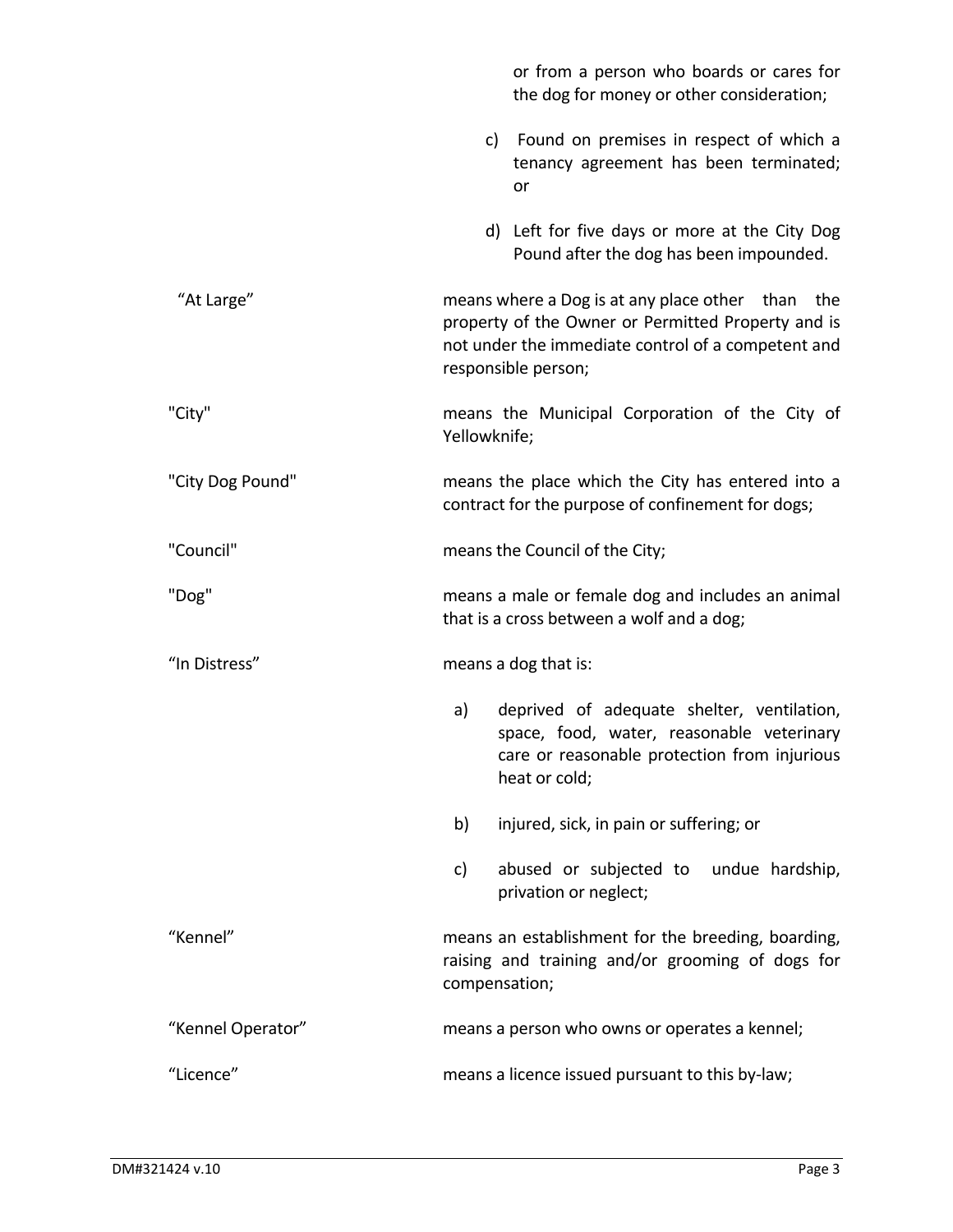| "Licence Issuer"     | means an employee or Officer of the City, a<br>Poundkeeper, or an employee of a licenced business<br>authorized to sell Licence Tags on behalf of the City;                                                                                                                                                                                                                                                                                                                                                                                                                                                                    |  |  |  |
|----------------------|--------------------------------------------------------------------------------------------------------------------------------------------------------------------------------------------------------------------------------------------------------------------------------------------------------------------------------------------------------------------------------------------------------------------------------------------------------------------------------------------------------------------------------------------------------------------------------------------------------------------------------|--|--|--|
| "Licence Tag"        | means an identification tag issued by the City<br>showing the Licence number for a specific Dog and<br>intended to be worn on a collar attached to the<br>Dog's neck;                                                                                                                                                                                                                                                                                                                                                                                                                                                          |  |  |  |
| "Live Capture Cage"  | means a steel mesh cage placed for the live capture<br>of animals;                                                                                                                                                                                                                                                                                                                                                                                                                                                                                                                                                             |  |  |  |
| "Muzzle"             | means any humane device which prevents a Dog<br>from biting or otherwise injuring any person, animal<br>or property with its mouth;                                                                                                                                                                                                                                                                                                                                                                                                                                                                                            |  |  |  |
| "Neutered Dog"       | means a dog certified by a licenced veterinarian to<br>be sexually sterile;                                                                                                                                                                                                                                                                                                                                                                                                                                                                                                                                                    |  |  |  |
| "Officer"            | means a person appointed in accordance with the<br>Cities, Towns and Villages Act as a By-law Officer to<br>enforce the by-laws of the City of Yellowknife, and<br>any Peace Officer who is authorized to enforce the<br>by-laws of the City of Yellowknife;                                                                                                                                                                                                                                                                                                                                                                   |  |  |  |
| "Owner"              | means:<br>(i)<br>a person who has the care, charge, custody,<br>possession or control of a Dog;<br>a person who owns or who claims any<br>(ii)<br>proprietary interest in a Dog;<br>a person who harbors, suffers or permits a<br>(iii)<br>Dog to be present on any property owned or<br>under his control;<br>a person to whom a License Tag was issued<br>(iv)<br>for a Dog in accordance with this By-law; or<br>A person who claims and receives a Dog<br>(v)<br>from<br>custody of<br>Officer<br>the<br>an<br><u>or</u><br>Poundkeeper.<br>And for the purposes of this By-law a Dog may have<br>more than one (1) Owner; |  |  |  |
| "Permitted Property" | means private property upon which the Owner has<br>the express permission of the owner of that property<br>to allow the Owner's Dog to be present; or public                                                                                                                                                                                                                                                                                                                                                                                                                                                                   |  |  |  |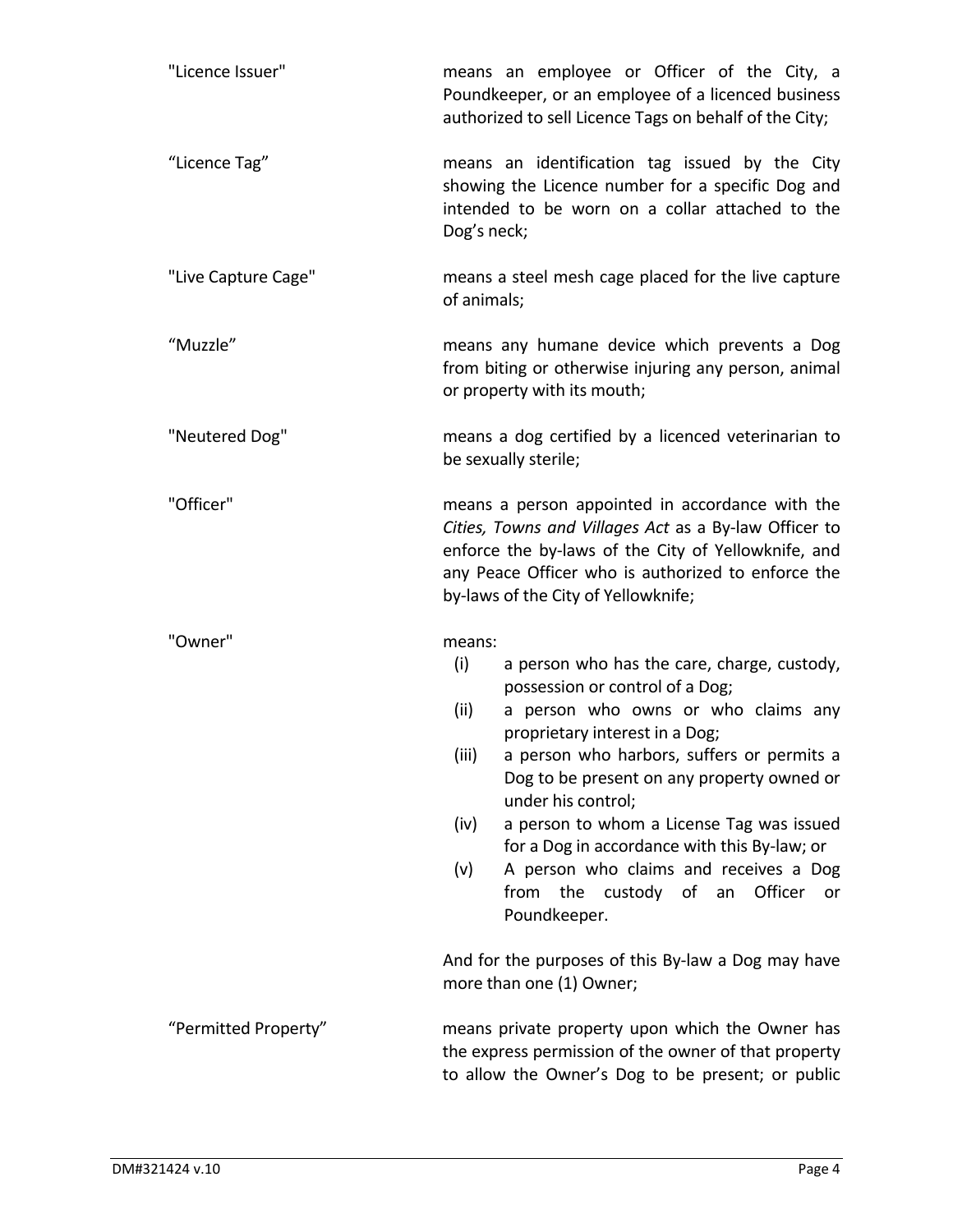|                                 | property where signs are posted to allow the<br>presence of such dogs;                                                                                                                                                                                   |  |  |  |
|---------------------------------|----------------------------------------------------------------------------------------------------------------------------------------------------------------------------------------------------------------------------------------------------------|--|--|--|
| "Poundkeeper"                   | means a business or person under contract with the<br>City to provide poundkeeping services;                                                                                                                                                             |  |  |  |
| "Provocation"                   | means incitement to anger; cause irritation or<br>annoyance;                                                                                                                                                                                             |  |  |  |
| "Senior Administrative Officer" | means the Senior Administrative Officer of the City<br>appointed pursuant to Section 41 of the Cities,<br>Towns and Villages Act, S.N.W.T. 2003, c. 22, or his<br>or her designate;                                                                      |  |  |  |
| "Tether"                        | means a physical device including, but not limited to,<br>a rope, chain or cable used to secure a dog to a fixed<br>point and also includes any collar used to secure it to<br>the Dog;                                                                  |  |  |  |
| "Veterinarian"                  | means a veterinarian as defined in the Veterinary<br>Profession Act, R.S.N.W.T. 1988, c.V-2;                                                                                                                                                             |  |  |  |
| "Vicious Dog"                   | means a Dog that has made an unprovoked attack<br>upon any person or domesticated animal in the<br>course of which such person or animal is bitten or<br>injured or where such person suffers damage to his<br>or her clothing or personal property; and |  |  |  |
| "Working Day"                   | means any calendar day or portion thereof when a<br>dog is kept and cared for by the Poundkeeper.                                                                                                                                                        |  |  |  |

4. The headings in this by-law are for reference purposes only.

#### **LICENCES**

## **Requirement for Licence**

- 5. (1) The Owner of a Dog shall obtain a Licence for the Dog.
	- (2) This Part does not apply to a Dog under the age of six months or a Royal Canadian Mounted Police Service Dog.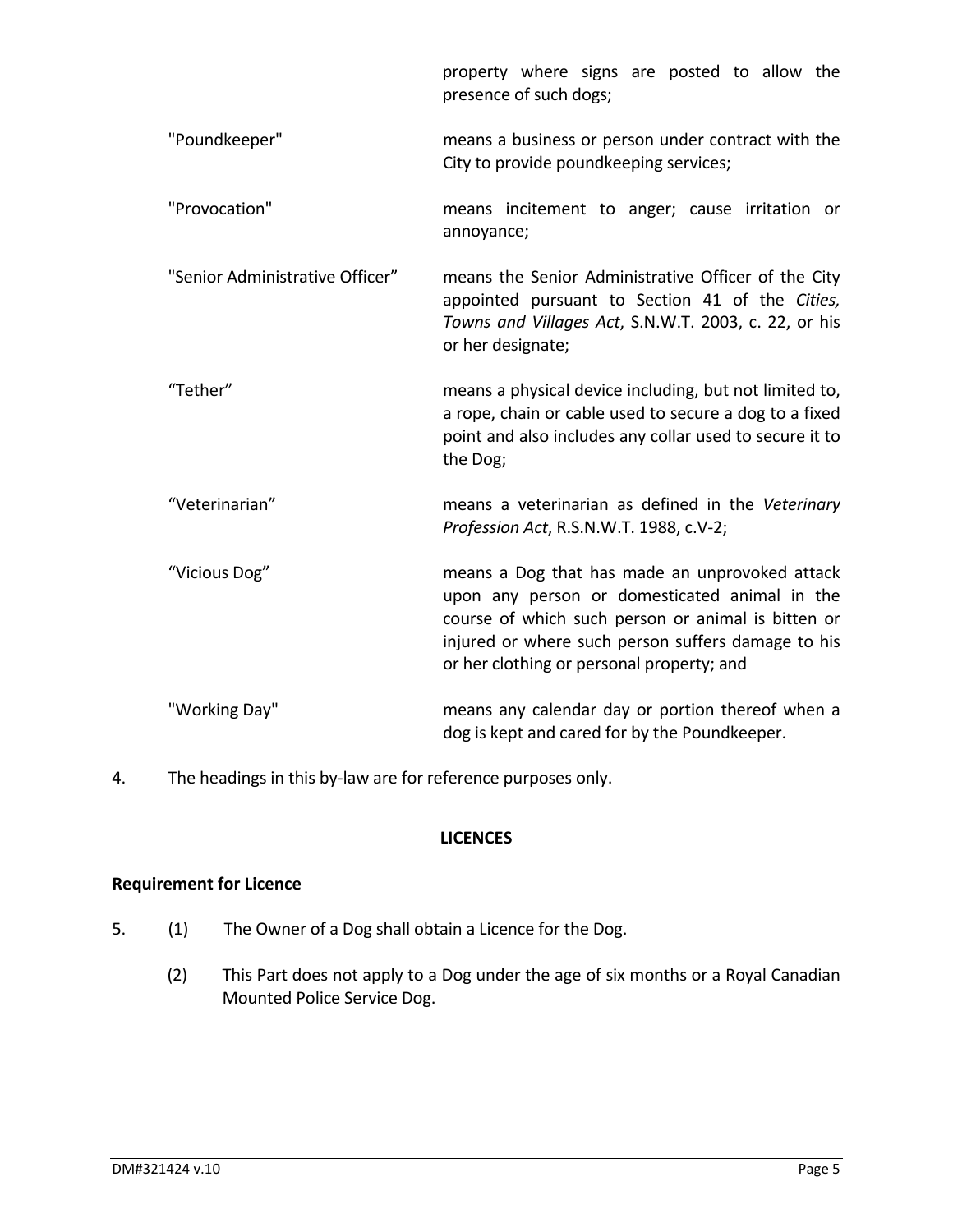## **Application**

- 6. Every Owner applying for a Licence must be at least 18 years of age and shall produce or provide the following:
	- (1) his or her name, phone number, municipal address and mailing address;
	- (2) name, breed, colour, and sex of the Dog to be licenced;
	- (3) a certificate from a Veterinarian certifying that the Dog to be licenced has a current rabies vaccination; and
	- (4) a Licence fee as set out in Fees and Charges By‐law No. 4436, as amended, or its successor by-law.
	- (5) such other information as may be required by the City.
- 7. The City may enter into contracts with one or more licenced businesses in the City for the purpose of issuing Dog Licences.
- 8. A Dog shall not be Licenced as a Neutered Dog unless the applicant produces a certificate from a Veterinarian certifying that such Dog is neutered or a Veterinarian confirms that such Dog is neutered.

#### **Issue or Renewal**

- 9. Where application is made for a Licence in accordance with this Part and the appropriate fee is paid, the Licence Issuer shall issue a numbered dog Licence Tag and shall record in the ledger retained for that purpose the number of the tag and the description and details of the Dog and Owner.
- 10. Any person who is disabled and requires the assistance of a certified guide dog shall, upon application, be issued a Licence Tag for such Dog without payment of fees.

#### **Replacement**

11. Where a Licence is lost or stolen, a Licence Issuer may issue a replacement Licence Tag upon being satisfied of the loss or theft and upon payment of the sum prescribed in Fees and Charges By-law No. 4436 or any successor by-law for each replacement Licence Tag so issued.

#### **Term**

12. A Licence shall expire one year from the date it is issued.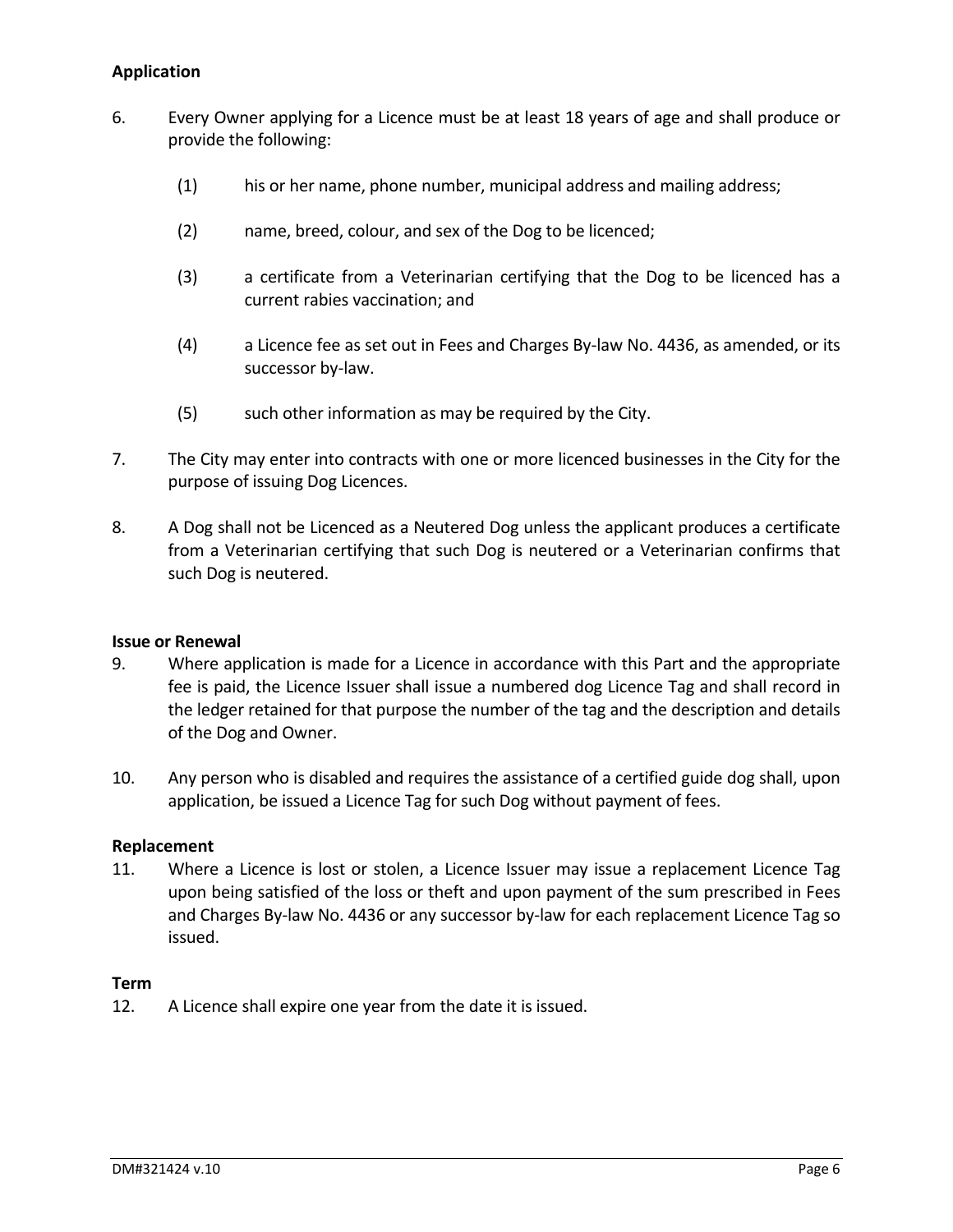#### **No Refund**

13. No refund of the Licence fee or of any portion thereof shall be made where death, disposal or removal of the Dog from the City has occurred before the expiration of the Licence period.

#### **No Transfer**

- 14. Licences issued shall not be transferable from one Dog to another or one Owner to another.
- 15. When a Dog is off the property of the Owner and on public property, a Licence Tag shall at all times be securely fastened to the collar, choke or harness worn by the Dog to which the Licence Tag applies.

#### **KENNELS**

- 16. Every Kennel Operator shall obtain a license to operate such Kennel pursuant to the provisions of the Business License By‐law of the City.
- 17. Every Kennel Operator shall comply with all applicable by‐laws of the City.
- 18. Every Kennel Operator shall permit an Officer to enter and inspect the Kennel at all reasonable times for the purposes of determining compliance with this by‐law.
- 19. Where an Officer finds that the Kennel does not comply with any requirement of this by‐ law the Officer may direct that the Dogs be seized and impounded and that all costs associated with the seizing and impounding will be the responsibility of the Kennel Operator.

#### **GENERAL PROHIBITIONS**

- 20. The Owner of a Dog is guilty of an offense if that Dog:
	- (1) is At Large, except in a designated off‐leash area;
	- (2) pursues or barks at any vehicle on a highway so as to constitute a nuisance;
	- (3) pursues or barks at any person so as to constitute a nuisance;
	- (4) disturbs the peace and quiet of any person by howling, whining or barking so as to constitute a nuisance;
		- (a) In determining whether barking is reasonably likely to annoy or disturb the peace of others consideration may be given, but is not limited to the: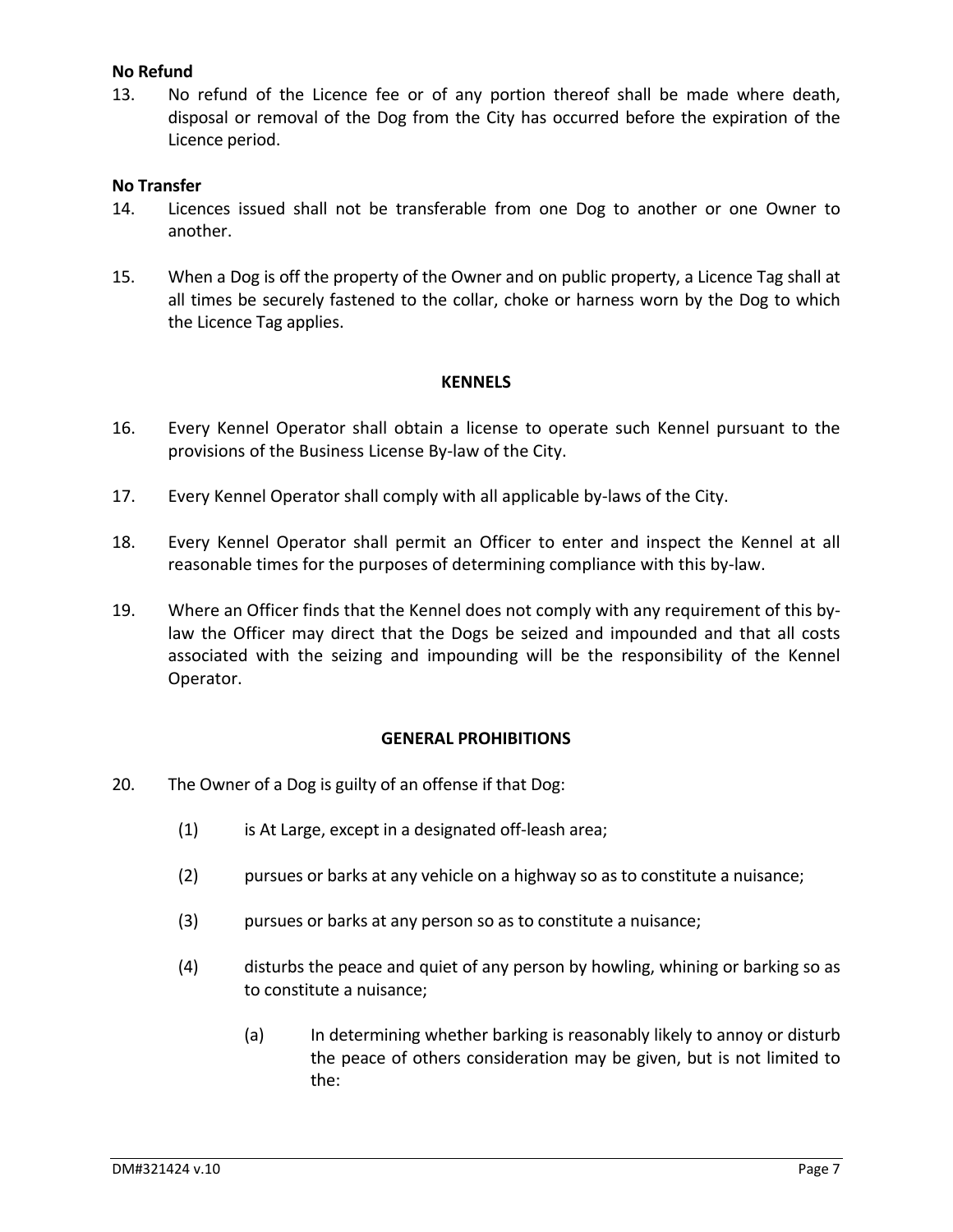- i) Proximity of the property where the Dog resides;
- ii) Duration of the barking;
- iii) Time of day and day of the week;
- iv) Nature and use of the surrounding area; and
- v) Any effect of the barking.
- (5) enters upon any park, playground or other public place where signs erected by the City restrict or prohibit such entry;
- (6) enters upon any Cemetery;
- (7) has an expired rabies vaccination certificate; or
- (8) bites any person without provocation.
- 21. Any person who has a Dog in a public park or multi use trail must have the Dog on a leash not exceeding 2.5 meters in length and the leash shall be held or attached to a competent person.
- 22. No person shall run a Dog or Dogs in harness so as to obstruct traffic or pedestrians.

#### **Removal of Feces**

- 23. Where a Dog is on public or private property other than the property of the Owner, the Owner shall have in their possession a suitable means of facilitating the removal of dog feces.
- 24. Where a Dog defecates on any public or private property other than the property of its Owner, the Owner shall cause such feces to be removed immediately.
- 25. The Owner of a Dog shall not allow dog feces to accumulate on the Owner's property to such an extent that it is likely to annoy or pose a health risk to others.
- 26. When an Officer gives notice to an Owner that the accumulation of dog feces on the Owner's property is excessive, the Owner of such property shall clean the property to the approval of the Officer within seventy-two (72) hours.

## **PROTECTION OF DOGS**

- 27. (1) An Owner of a Dog shall:
	- a) ensure that the Dog has adequate food and water;
	- b) provide it with adequate care when it is wounded or ill;
	- c) provide it with reasonable protection, having regard to the physical characteristics of the Dog, from injurious heat or cold;
	- d) provide it with adequate shelter, ventilation and space;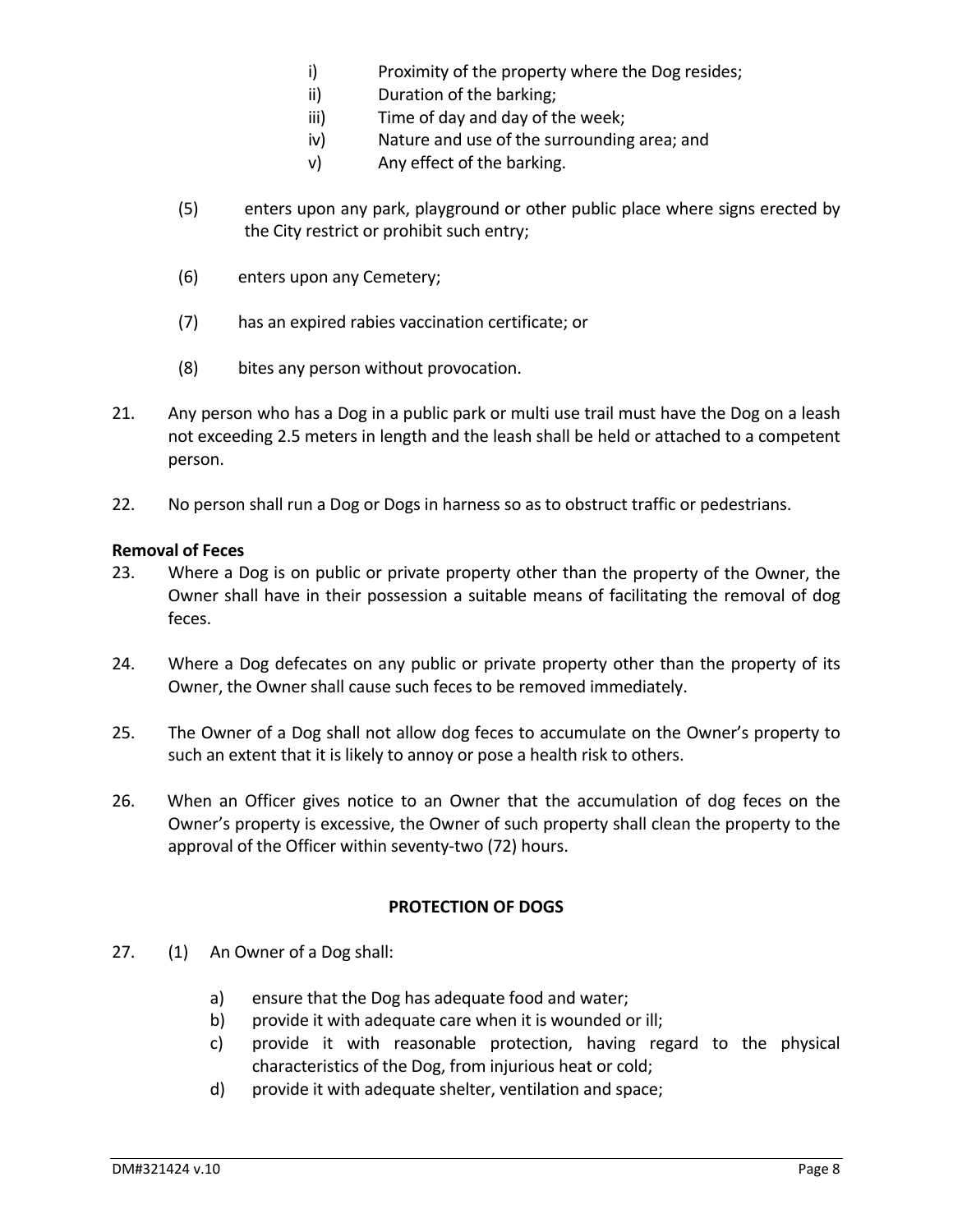- (2) If an Owner tethers a Dog the Owner shall ensure that the Dog is tethered with a Tether that does not allow it to become tangled, or cause pain or suffering to the Dog, or cause the Dog to be In Distress;
- (3) No Owner shall permit a Dog in his or her charge to be In Distress;
- (4) No person shall cause a Dog to be In Distress.
	- a) Subsection (3) does not apply if the distress is caused by a treatment, process or condition that occurs in the course of an accepted activity.
- 28. If a Dog is In Distress and:
	- (1) The Owner does not immediately take measures that will relieve its distress;
	- (2) An Officer has reasonable grounds to believe that the Owner is not likely to ensure that the Dog's distress will continue to be relieved; or
	- (3) The Owner cannot be found immediately and informed of the Dog's distress;

An Officer may, in accordance with Section 28, take any action he or she considers necessary to locate the Dog and relieve its distress, including taking custody of the Dog in accordance with this by-law and taking reasonable measures to arrange for necessary transportation, food, water, shelter and veterinary care.

- 29. (1) An Officer who has reasonable grounds to believe that a Dog is In Distress in any place, premises, or vehicle may obtain a warrant to enter the place, premise or vehicle for the purpose of carrying out his or her duties under Section 27.
	- (2) An Officer may take any action authorized under Subsection (1) without a warrant, except entry into a dwelling house, if conditions for obtaining a warrant exist but, by reason of exigent circumstances, it would not be practical to obtain a warrant.
- 30. An Officer shall use no more force than is reasonably required to enter or search any place, premises or vehicle.
- 31. No person shall abandon a Dog.
- 32. An Officer may take an Abandoned Dog into custody, and impound said Dog, whether or not it is In Distress.
- 33. Any person who is authorized pursuant to this by-law to destroy a Dog shall do so in a humane manner.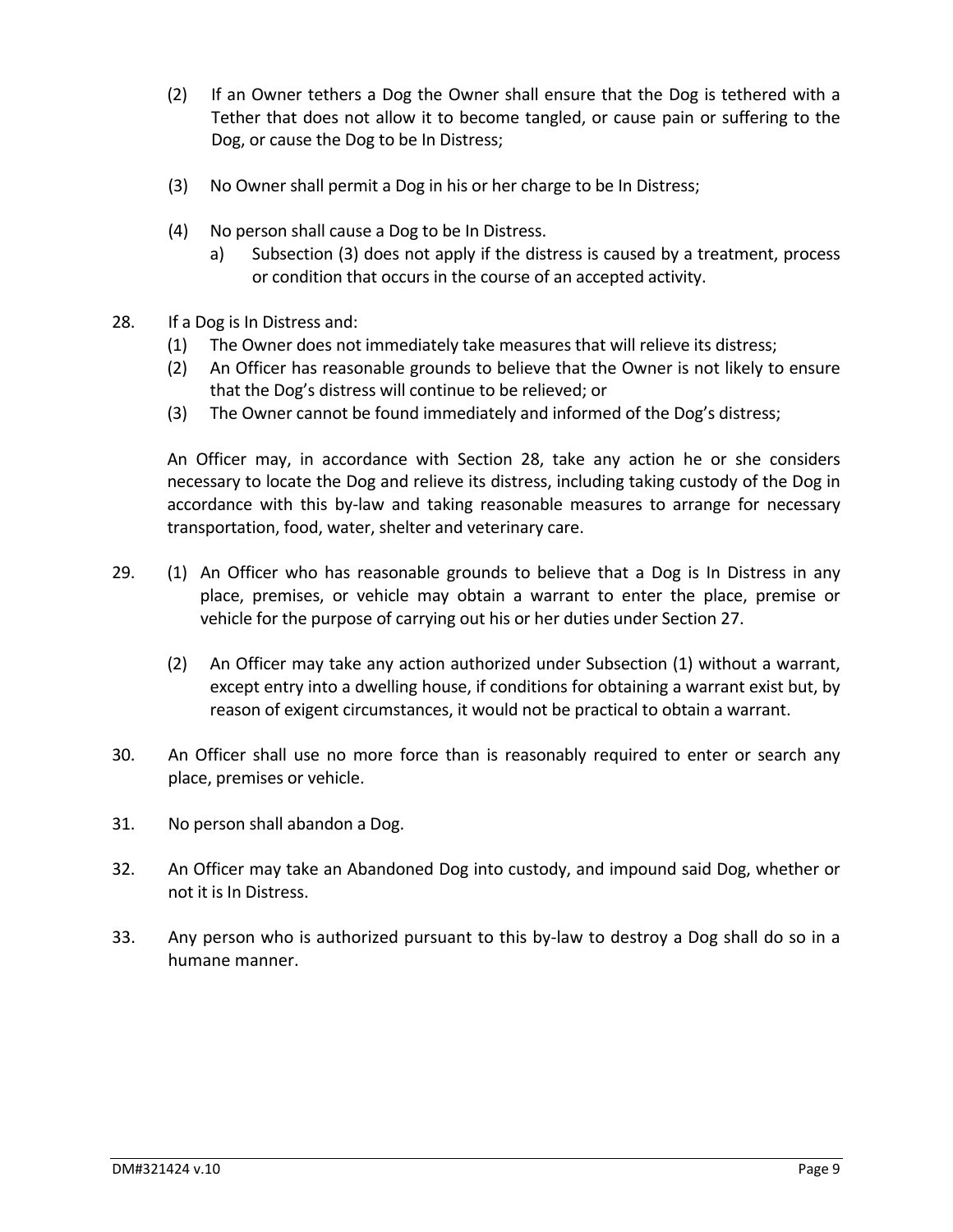- 34. No Person shall allow a Dog to be outside of the passenger cab of a motor vehicle on a highway as defined in the *Motor Vehicles Act* R.S.N.W.T. 1988, c.M‐16, as amended, regardless of whether the motor vehicle is moving or parked.
- 35. Notwithstanding section 33, a person may allow a Dog to be outside the passenger cab of a motor vehicle, including riding in the back of a pick‐up truck or a flat‐bed truck if the Dog is:
	- a) In a fully enclosed trailer;
	- b) In a canopy enclosing the bed area of a truck;
	- c) Contained in a ventilated kennel designed for the transportation of dogs, which is securely fastened to the bed of the truck; or
	- d) Securely tethered in such a manner that it is not standing on bare metal, cannot jump or be thrown from the vehicle, is not in danger of strangulation, and cannot reach beyond the outside edges of the vehicle.

## **OBSTRUCTION**

- 36. No person shall:
	- (a) interfere, obstruct or attempt to obstruct an Officer lawfully engaged in the pursuit or seizure of a Dog At Large;
	- (b) unlock, unlatch or otherwise open the vehicle in which dogs seized by an Officer have been or are being placed;
	- (c) remove or attempt to remove a Dog from the possession or control of the Poundkeeper except in accordance with the provisions of this By‐law;
	- (d) tamper with, close or unlock, unlatch or otherwise open to remove or attempt to remove a Dog from a live capture cage placed by an Officer or a person authorized by an Officer; or
	- (e) knowingly make a false or misleading statement, either orally or in writing, or fail to disclose a material fact to an Officer.

## **SEIZURE OF DOG AT LARGE**

- 37. An Officer may take whatever actions are appropriate to seize a Dog found At Large and may deliver such Dog to the Poundkeeper for impoundment.
- 38. Any person may seize a Dog found At Large and deliver such Dog to an Officer who, upon being satisfied that the Dog was At Large, may deliver such Dog to the Poundkeeper for impoundment.
- 39. Where an Officer has made reasonable efforts to seize a Dog that is running At Large contrary to this By-law and is unable to effect seizure, the Officer may destroy the Dog.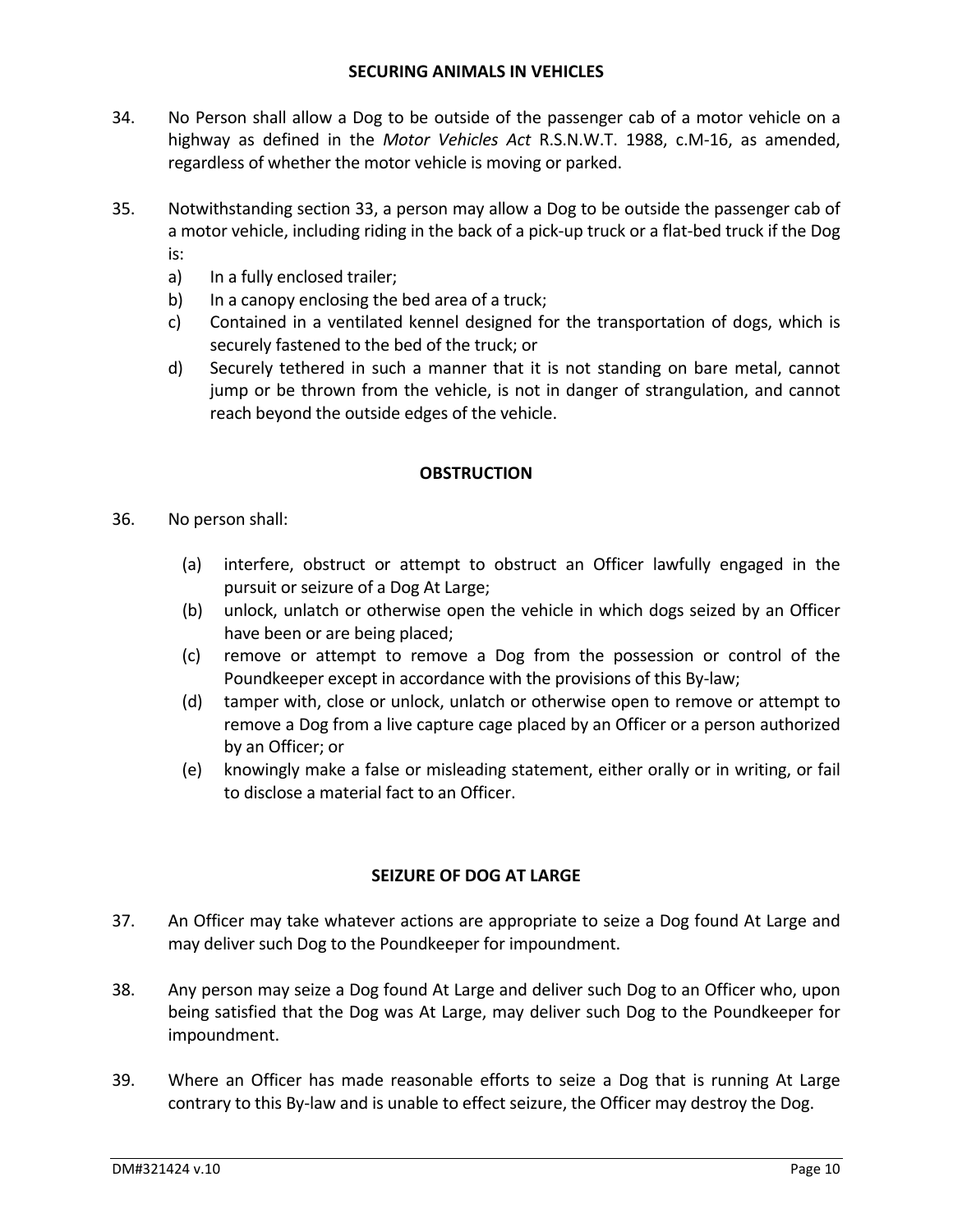- 40. Any person may use such force as is necessary to prevent injury to any person or domesticated animal being attacked by a Dog.
- 41. Any Officer may destroy a Dog that is in the act of pursuing, attacking or injuring a person or domesticated animal.

#### **VICIOUS OR RABID DOGS**

- 42. If an Officer reasonably believes that a Dog is a Vicious Dog, the Officer shall, in writing, inform the Owner of the Dog that:
	- (1) The Dog has been determined to be a Vicious Dog; and
	- (2) The Dog must be kept in accordance with the provisions of this By‐law.
- 43. In the event that a Dog is deemed to be a Vicious Dog pursuant to Section 41 of this Bylaw, the Vicious Dog provisions of this By‐law shall apply upon the Owner of a Vicious Dog receiving notice that the Dog has been determined to be a Vicious Dog.
- 44. A Dog that has been deemed to be Vicious must wear a Muzzle and must be harnessed or securely leashed to prevent it from attacking or biting a person or another animal when out in public and at all times when off the property of the Owner.
- 45. Where an Officer reasonably believes that a Dog has bitten a person when unprovoked, such dog shall, in the public interest, be forthwith impounded and quarantined for a period of ten days; and
	- (a) if found to be rabid, destroyed; or
	- (b) if found not to be rabid then, subject to any proceedings which may be instituted pursuant to Section 47 of this By‐law, disposed of in accordance with Section 50 of this By‐law,

provided that all costs for the impoundment, quarantining and possible destruction of such Dog shall be borne by the Owner. Where no Owner is identified, the City will bear the costs of impoundment, quarantining and destruction.

- 46. Where it has been determined by an Officer that a Dog has been provoked into making an attack or the Dog has bitten the Owner or a person known to the Owner, the Dog may be placed on a home quarantine for a period of ten (10) days, the terms and conditions of which shall be set out by an Officer.
- 47. No order made or penalty imposed pursuant to Section 59 shall bar any person from bringing an action for the recovery of damages for loss or damage to any property, or injury to any person or domesticated animal caused by a Dog.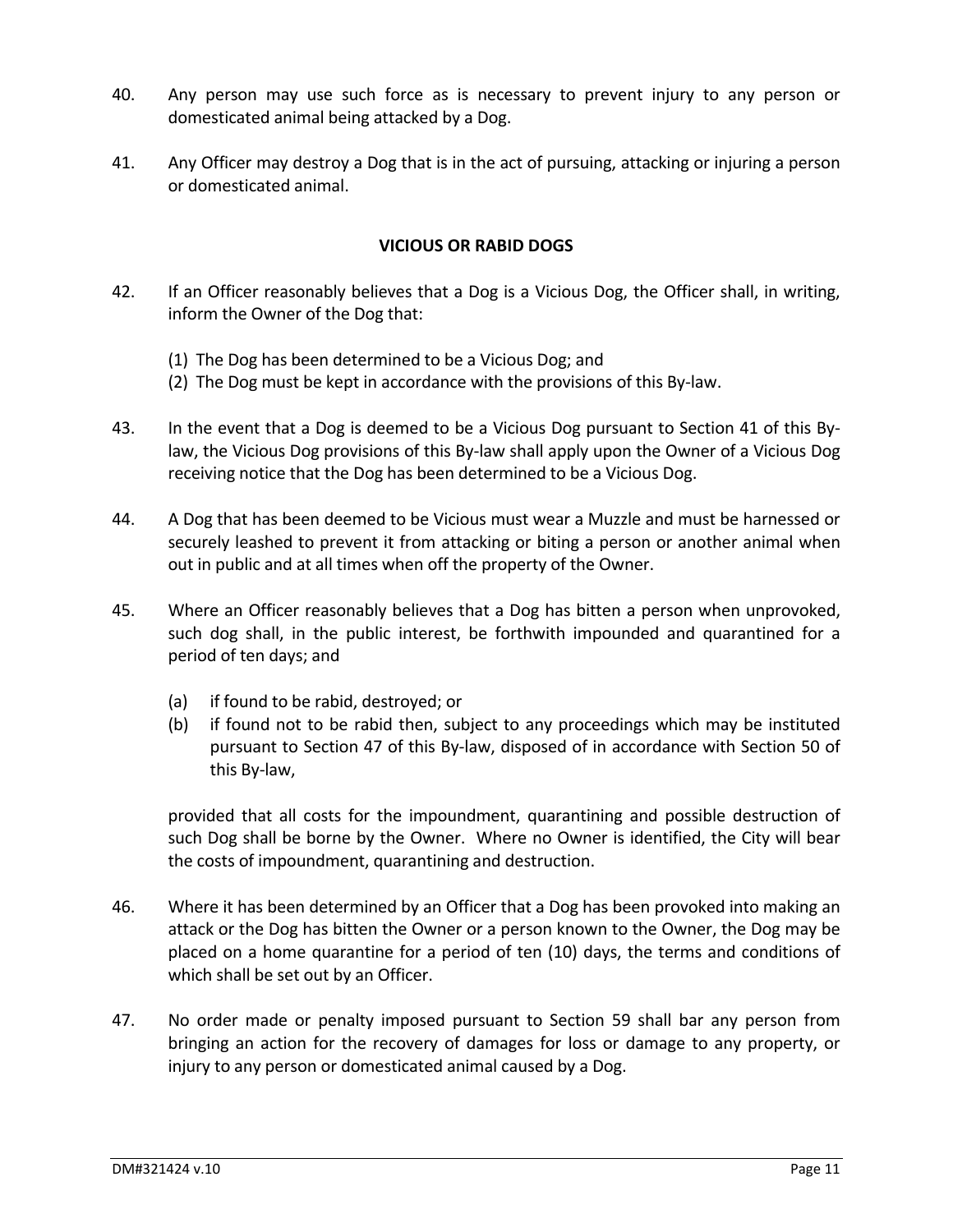#### **IMPOUNDMENT**

- 48. Where a Dog is delivered to the Poundkeeper by an Officer or other person, the Poundkeeper shall take all reasonable steps to notify the Owner where the dog is licenced and wearing a tag or where the identity of the Owner is otherwise known to the Poundkeeper.
- 49. Where an impounded Dog is found to show severe symptoms of canine distemper, hepatitis, or parvo virus, including depression, dehydration, loss of appetite, vomiting and diarrhea with or without blood, the Poundkeeper, after notifying the City, shall have authority to destroy the Dog in accordance with Section 53 of this By‐law.
- 50. The Owner of a Dog that has been impounded by the City shall claim said Dog in accordance with Section 50 of this By‐law.
- 51. (a) Where a Dog has been impounded pursuant to this By-law, the Owner thereof has five working days to claim the Dog, and the Poundkeeper shall, subject to the provisions of this By‐law respecting dangerous, vicious or rabid dogs, release such Dog to the Owner upon being satisfied that:
	- (i) all penalties and pound fees have been paid, and
	- (ii) a valid Licence has been obtained for such Dog.
	- (b) Where an impounded Dog is not claimed within five working days, the Poundkeeper may on the sixth working day:
		- (i) sell such Dog for a sum of not less than the total of all fees and penalties owing pursuant to the provisions of Fees and Charges By‐law No. 4436 or any successor by‐law; or
		- (ii) notwithstanding Subsection 50(b)(i) destroy or otherwise dispose of such Dog.
	- (c) Where the Poundkeeper intends to destroy a Dog, he or she shall first take all reasonable steps to notify the Owner thereof of his or her intention to destroy such Dog.
	- (d) Where a Dog is sold pursuant to this By‐law, the proceeds of the sale of the Dog shall be distributed in accordance with the requirements of the *Dog Act*.
- 52. The City will not bear the cost for any Dog impounded for more than five working days except in the case where a Dog has been quarantined and the Owner cannot be located, pursuant to Section 44.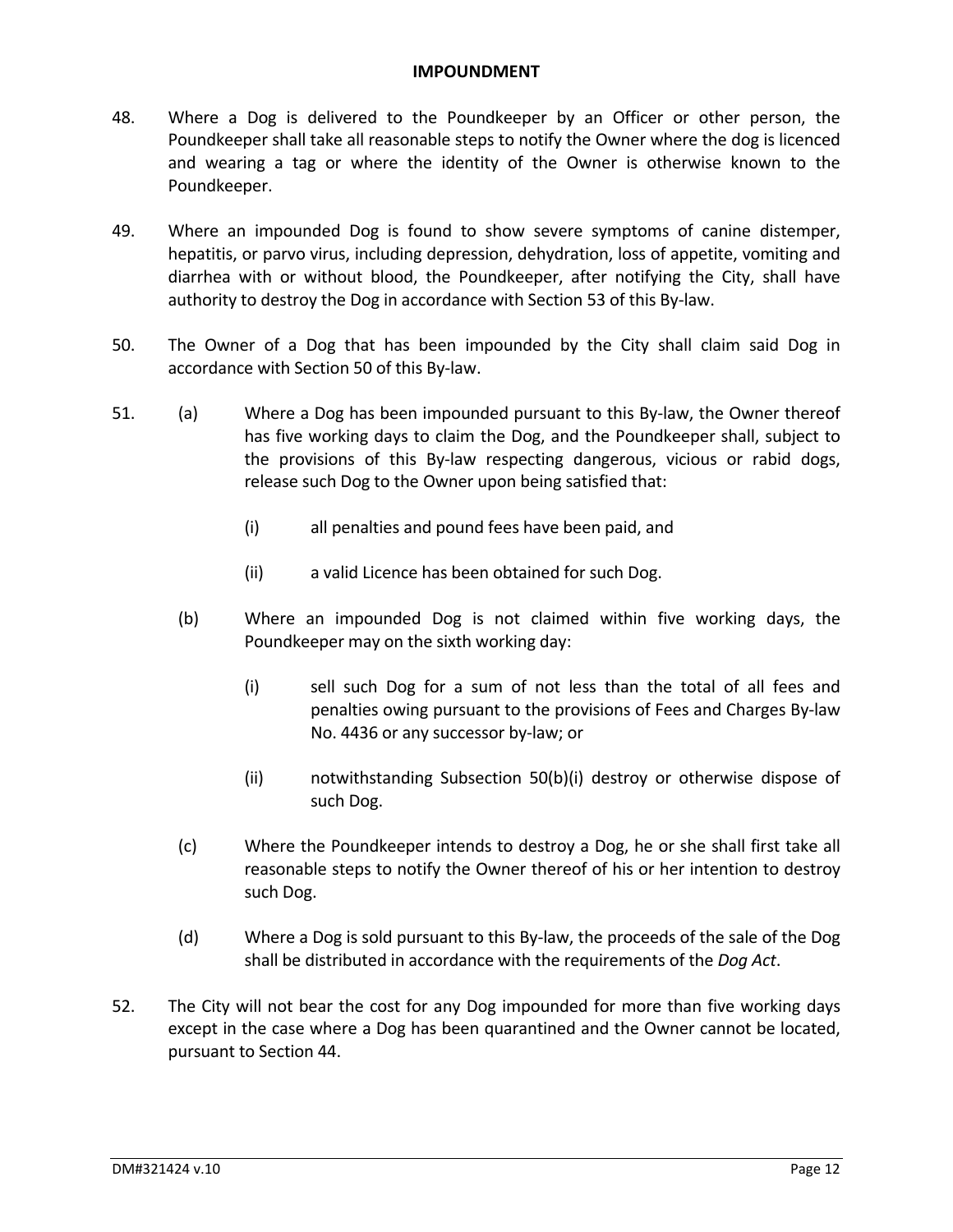- 53. Fees shall be paid to the City or the Poundkeeper in respect of a Dog seized in accordance with those sums prescribed and set out in Fees and Charges By-law No. 4436 or any successor by-law.
- 54. If a Dog which is impounded is in such distress that it cannot, in the opinion of a Veterinarian, be relieved of its distress and live without undue suffering, or the Dog requires significant medical care and the Owner is unknown, the Veterinarian may euthanize the Dog or authorize the euthanasia.
- 55. If a Veterinarian is not readily available to examine a Dog that is impounded and an Officer is of the opinion that the Dog cannot be relieved of its distress and live without undue suffering, the Officer may destroy the Dog or authorize its destruction.
- 56. The Owner of a Dog destroyed under this By-law is liable for the costs of destruction.

## **GENERAL**

- 57. Where an Officer having reasonable and probable grounds to believe that there has been violation of the provisions of this By‐law and where the subject Dog is located on private property, the Officer may seize such Dog upon obtaining a court order.
- 58. No damages or compensation may be recovered on account of a Dog destroyed by an Officer or Poundkeeper acting in good faith and with reasonable cause under this By‐law.
- 59. The City may, enter into contracts with one or more persons for the provision of poundkeeping services.

#### **PENALTIES AND OFFENCES**

- 60. Any person who contravenes a provision of this By‐law is liable on Summary Conviction:
	- (a) for the first offence, to a fine of not more than \$2,500, to imprisonment for a term not exceeding three months, or to both; and
	- (b) for a second offence or subsequent offence, to a fine of not more than \$10,000, to imprisonment for a term not exceeding six months, or to both.
- 61. If an Owner is convicted of an offence under this by‐law, the court may make an order restraining the owner from having or continuing to have custody of Dogs for such a period of time as is specified by the Court.
- 62. The Court may, on conviction of an Owner for an offence under this by‐law, order the destruction of any Dog of that Owner that the Court considers should be destroyed for humane reasons or for the safety of the public.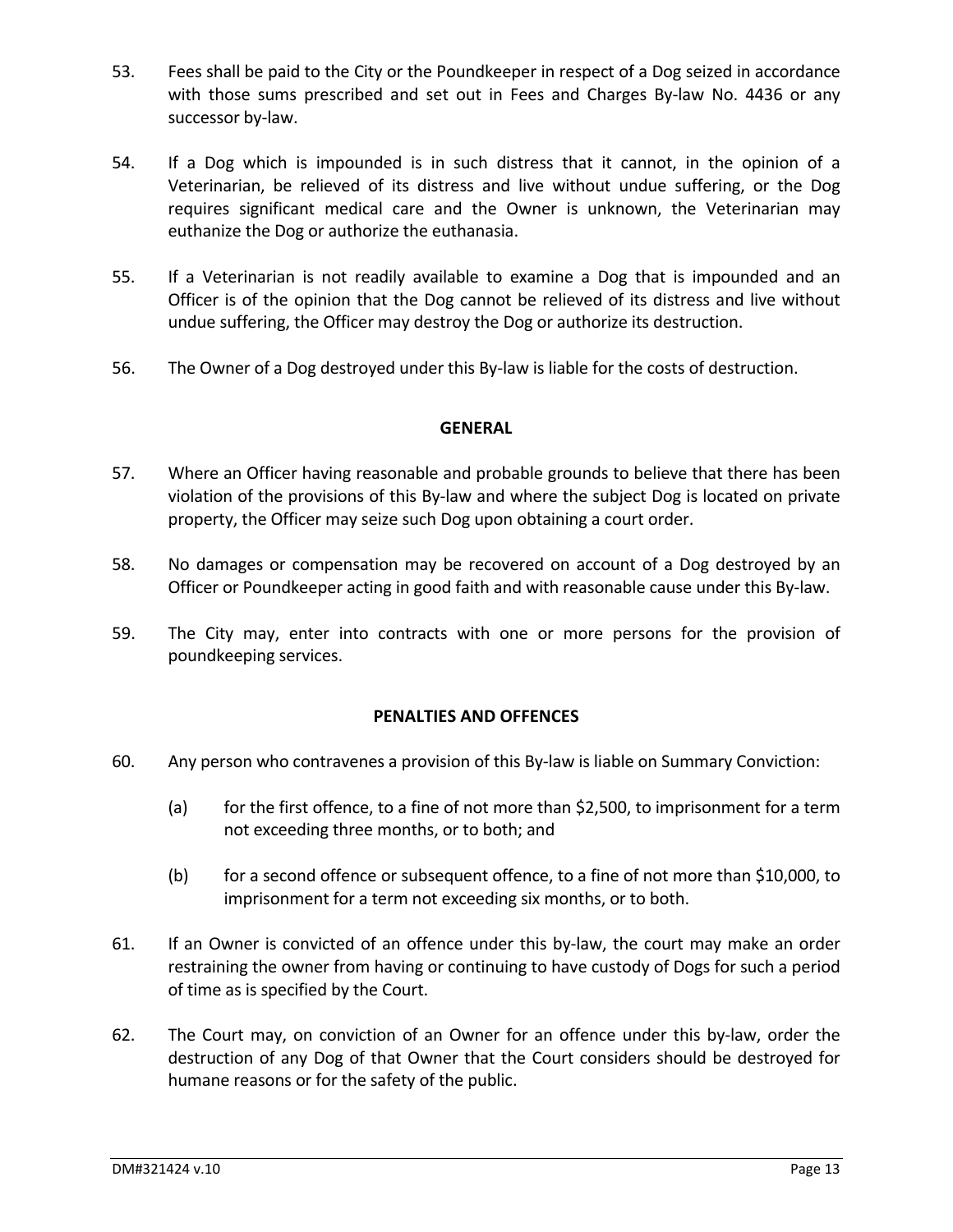- 63. Pursuant to Section 59 of this By-law, an Officer may issue a Summary Offence Ticket Information in the form prescribed by the Summary Conviction Procedures Act and Regulations, to any person who violates any provision of this By-law and such person may in lieu of prosecution, pay the City a voluntary penalty in an amount prescribed in Schedule "A" to this By-law prior to the Court date specified on the ticket.
- 64. If an offence under this by-law is committed on more than one day or is continued for more than one day:
	- (a) the offence is a separate offence for each day, or part of a day, on which the offence is committed or continued; and
	- (b) separate fines, each not exceeding the maximum fine for that offence, may be imposed for each day the offence is committed or continued.

## **SEVERABILITY**

65. The provisions of this By-law are severable and the invalidity of any part of this By-law shall not affect the validity of the remainder of this By-law.

#### **REPEAL**

66. By-laws No. 3710, 4072, and 4214 are hereby repealed.

## **EFFECT**

67. THIS By-law shall come into effect upon receiving Third Reading and otherwise meets the requirements of Section 75 of the Cities, Towns and Villages Act.

Read a First time this  $28$  day of  $(2/10)\frac{E}{E}$ , A.D. 2013.

Mayor Hey

~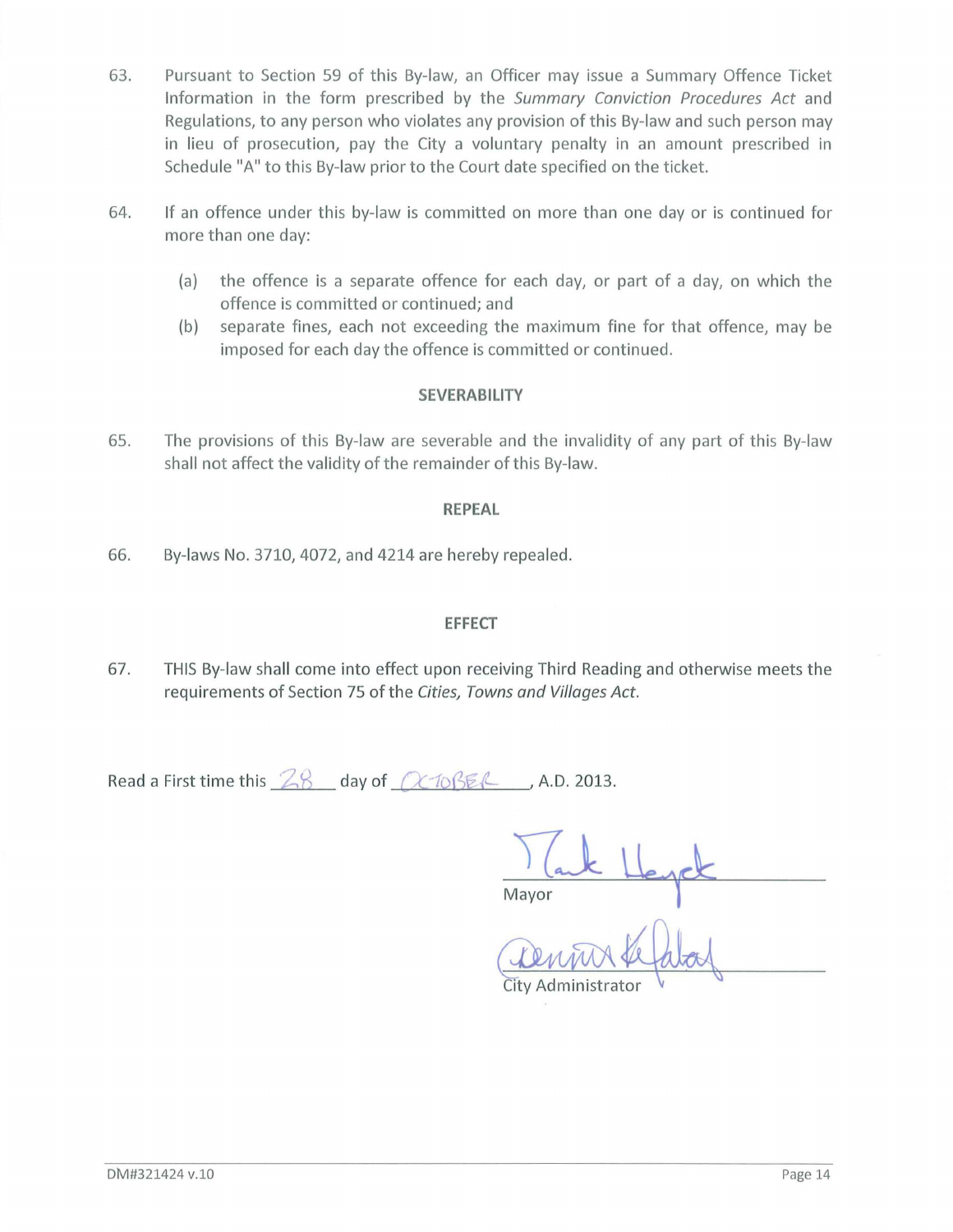Read a Second Time this 28 day of <u>Gc Toße R</u> A.D. 2013.

Mayor

City Administrato

Read a Third Time and Finally Passed this \_\_\_\_\_ 2.8 \_\_\_\_\_\_\_ day of \_\_\_ Octo3E/L \_\_\_\_, A.D., 2013.

Mayor

City Administrator

I hereby certify that this by-law has been made in accordance with the requirements of the Cities, Towns and Villages Act and the by-laws of the Municipal Corporation of the City of Yellowknife.

 $rac{1}{\sqrt{1-\frac{1}{\sqrt{1-\frac{1}{\sqrt{1-\frac{1}{\sqrt{1-\frac{1}{\sqrt{1-\frac{1}{\sqrt{1-\frac{1}{\sqrt{1-\frac{1}{\sqrt{1-\frac{1}{\sqrt{1-\frac{1}{\sqrt{1-\frac{1}{\sqrt{1-\frac{1}{\sqrt{1-\frac{1}{\sqrt{1-\frac{1}{\sqrt{1-\frac{1}{\sqrt{1-\frac{1}{\sqrt{1-\frac{1}{\sqrt{1-\frac{1}{\sqrt{1-\frac{1}{\sqrt{1-\frac{1}{\sqrt{1-\frac{1}{\sqrt{1-\frac{1}{\sqrt{1-\frac{1}{\sqrt{1-\frac{1}{\sqrt{1-\frac{1}{$